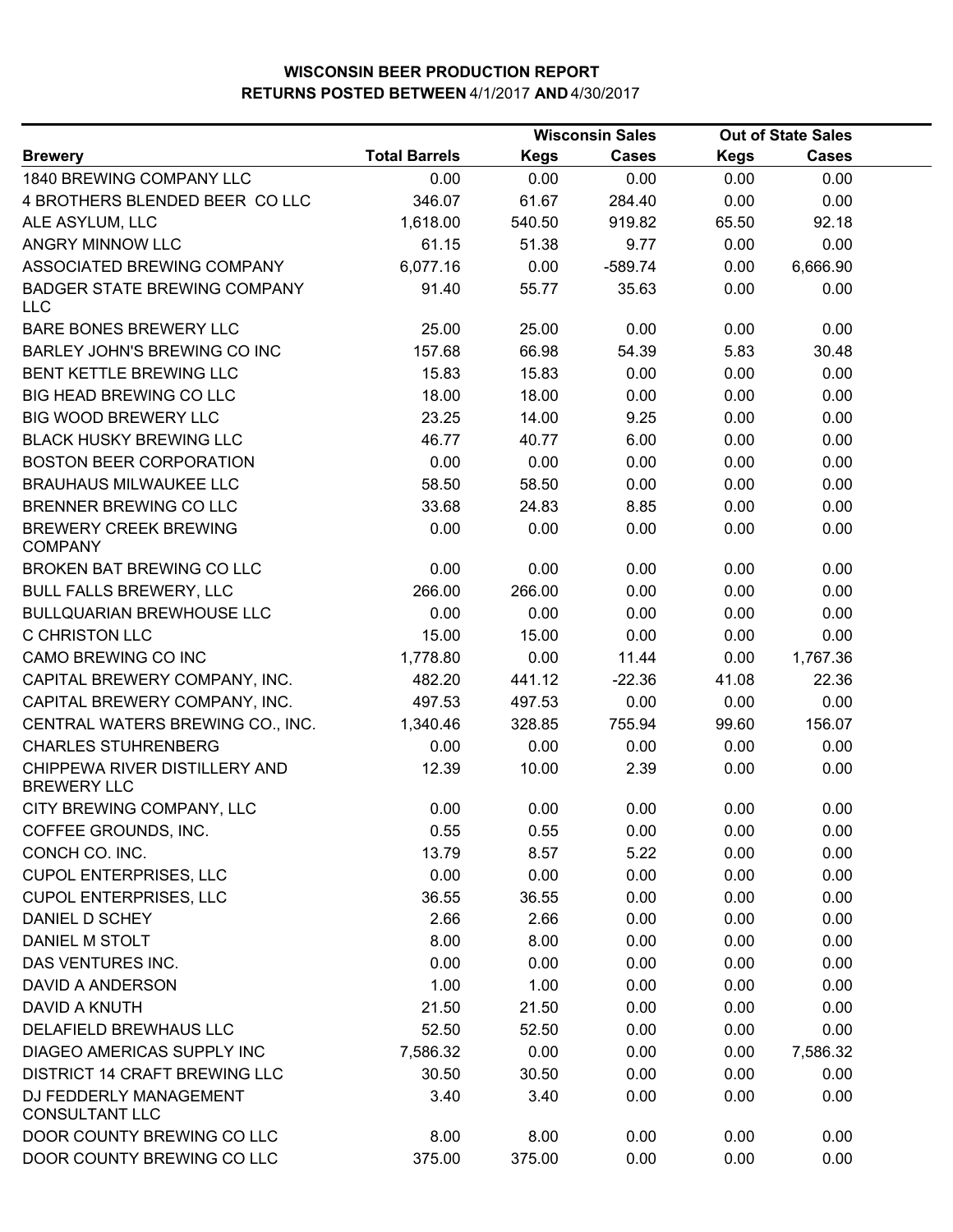|                                                            | <b>Wisconsin Sales</b> |             |              |             | <b>Out of State Sales</b> |  |
|------------------------------------------------------------|------------------------|-------------|--------------|-------------|---------------------------|--|
| <b>Brewery</b>                                             | <b>Total Barrels</b>   | <b>Kegs</b> | <b>Cases</b> | <b>Kegs</b> | <b>Cases</b>              |  |
| DRIFTLESS BREWING COMPANY LLC                              | 8.00                   | 8.00        | 0.00         | 0.00        | 0.00                      |  |
| <b>DUBUQUE BREWING &amp; MALTING</b><br><b>COMPANY LLC</b> | 20.70                  | 0.00        | 0.00         | 12.00       | 8.70                      |  |
| EAGLE TRACE BREWING COMPANY<br>LLC                         | 6.50                   | 6.50        | 0.00         | 0.00        | 0.00                      |  |
| EAGLE TRACE BREWING COMPANY<br><b>LLC</b>                  | 0.00                   | 0.00        | 0.00         | 0.00        | 0.00                      |  |
| <b>ESSER DISTRIBUTING CO INC</b>                           | 0.00                   | 0.00        | 0.00         | 0.00        | 0.00                      |  |
| EVANS BREWING COMPANY INC                                  | 0.00                   | 0.00        | 0.00         | 0.00        | 0.00                      |  |
| FK&P, LLC                                                  | 0.00                   | 0.00        | 0.00         | 0.00        | 0.00                      |  |
| FERMENTORIUM BEVERAGE<br><b>COMPANY LLC</b>                | 47.70                  | 39.12       | 8.58         | 0.00        | 0.00                      |  |
| FIVE STAR BREWING CO INC.                                  | 1,176.40               | 0.00        | 13.21        | 0.00        | 1,163.19                  |  |
| FOX RIVER BREWING COMPANY II, LLC                          | 149.39                 | 149.39      | 0.00         | 0.00        | 0.00                      |  |
| FOX RIVER BREWING COMPANY, LLC                             | 114.43                 | 114.43      | 0.00         | 0.00        | 0.00                      |  |
| <b>FRANKENMUTH BREWING COMPANY</b>                         | 0.00                   | 0.00        | 0.00         | 0.00        | 0.00                      |  |
| <b>FRESAR INC</b>                                          | 1.77                   | 1.77        | 0.00         | 0.00        | 0.00                      |  |
| <b>FULTON LLC</b>                                          | 35.13                  | 9.00        | 26.13        | 0.00        | 0.00                      |  |
| GD3 LLC                                                    | 237.75                 | 237.75      | 0.00         | 0.00        | 0.00                      |  |
| GD4, LLC                                                   | 87.80                  | 87.80       | 0.00         | 0.00        | 0.00                      |  |
| <b>GEORGE BREGAR</b>                                       | 18.00                  | 18.00       | 0.00         | 0.00        | 0.00                      |  |
| GJS SALES, INC.                                            | 0.00                   | 0.00        | 0.00         | 0.00        | 0.00                      |  |
| <b>GOOD CITY BREWING LLC</b>                               | 187.24                 | 109.85      | 77.39        | 0.00        | 0.00                      |  |
| <b>GRANITE CITY RESTAURANT</b><br><b>OPERATIONS INC</b>    | 15.00                  | 15.00       | 0.00         | 0.00        | 0.00                      |  |
| <b>GRANT PAULY</b>                                         | 520.35                 | 238.85      | 199.73       | 47.77       | 34.00                     |  |
| <b>GRAY BREWING CO.</b>                                    | 93.20                  | 59.83       | 8.30         | 13.17       | 11.90                     |  |
| <b>GREEN BAY BREWING COMPANY</b>                           | 264.49                 | 206.15      | 53.26        | 0.00        | 5.08                      |  |
| <b>GREENVIEW BREWING LLC</b>                               | 16.01                  | 10.82       | 5.19         | 0.00        | 0.00                      |  |
| <b>GUY R LILJA</b>                                         | 0.00                   | 0.00        | 0.00         | 0.00        | 0.00                      |  |
| HANSON BREWING COMPANY LLC                                 | 0.00                   | 0.00        | 0.00         | 0.00        | 0.00                      |  |
| HILLSBORO BREWING COMPANY LLC                              | 28.33                  | 28.33       | 0.00         | 0.00        | 0.00                      |  |
| HOP HAUS BREWING COMPANY LLC                               | 17.00                  | 17.00       | 0.00         | 0.00        | 0.00                      |  |
| HOP HAUS BREWING COMPANY LLC                               | 86.00                  | 86.00       | 0.00         | 0.00        | 0.00                      |  |
| HORNELL BREWING CO INC                                     | 5,016.77               | 0.00        | 0.13         | 0.00        | 5,016.64                  |  |
| <b>ISAAC SHOWAKI</b>                                       | 90.16                  | 70.45       | 19.71        | 0.00        | 0.00                      |  |
| JACOB LEINENKUGEL BREWING CO.,<br><b>LLC</b>               | 24,780.52              | 1,082.12    | 5,277.61     | 3,757.21    | 14,663.58                 |  |
| <b>JEAN M LANE</b>                                         | 20.50                  | 20.50       | 0.00         | 0.00        | 0.00                      |  |
| <b>JEREMY BEACH</b>                                        | 0.00                   | 0.00        | 0.00         | 0.00        | 0.00                      |  |
| KATCHEVER & CO LLC                                         | 313.56                 | 163.42      | 150.14       | 0.00        | 0.00                      |  |
| KELLERMEISTER BEVERAGES, LLC                               | 16.15                  | 0.00        | 16.15        | 0.00        | 0.00                      |  |
| <b>KUL BREWING LLC</b>                                     | 359.80                 | 6.00        | 353.80       | 0.00        | 0.00                      |  |
| <b>LACROSSE BREWING LLC</b>                                | 1,528.74               | 28.00       | 549.13       | 0.00        | 951.61                    |  |
| LAKEFRONT BREWERY, INC.                                    | 3,165.27               | 1,253.72    | 1,307.88     | 117.58      | 486.09                    |  |
| LAKEFRONT BREWERY, INC.                                    | 0.00                   | 0.00        | 0.00         | 0.00        | 0.00                      |  |
| LAKEWALK BREWERY AND CAFE                                  | 54.00                  | 54.00       | 0.00         | 0.00        | 0.00                      |  |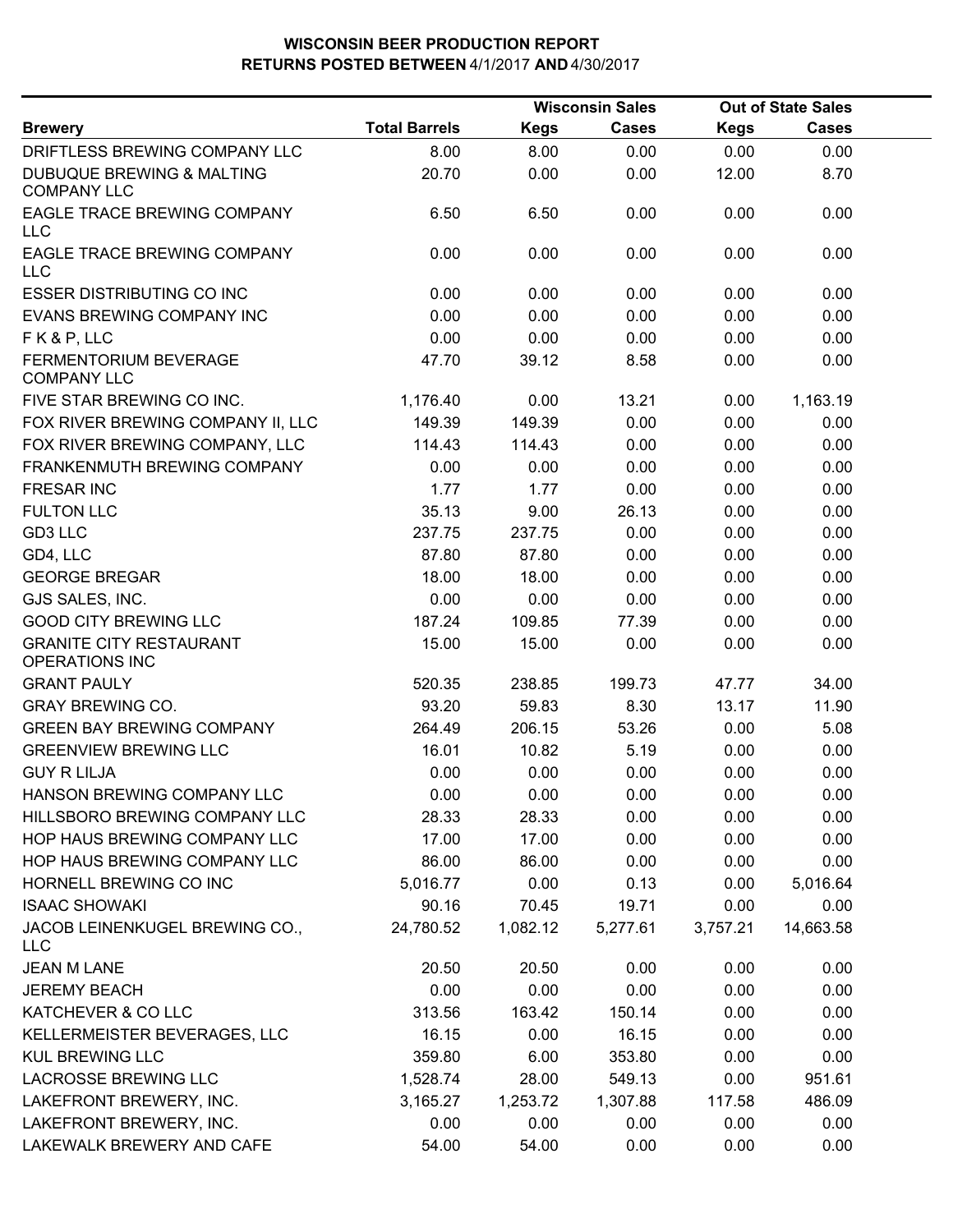|                                             |                      |             | <b>Wisconsin Sales</b> | <b>Out of State Sales</b> |              |  |
|---------------------------------------------|----------------------|-------------|------------------------|---------------------------|--------------|--|
| <b>Brewery</b>                              | <b>Total Barrels</b> | <b>Kegs</b> | <b>Cases</b>           | <b>Kegs</b>               | <b>Cases</b> |  |
| <b>COMPANY</b>                              |                      |             |                        |                           |              |  |
| LAZY MONK BREWING LLC                       | 44.66                | 30.58       | 14.08                  | 0.00                      | 0.00         |  |
| LEATHERHEAD BREWING COMPANY<br><b>LLC</b>   | 7.38                 | 7.38        | 0.00                   | 0.00                      | 0.00         |  |
| <b>LEE BURGESS</b>                          | 0.00                 | 0.00        | 0.00                   | 0.00                      | 0.00         |  |
| LHM BREW PUB, LLC                           | 18.26                | 0.00        | 18.26                  | 0.00                      | 0.00         |  |
| LUCETTE BREWING COMPANY LLC                 | 290.37               | 173.75      | 74.44                  | 31.50                     | 10.68        |  |
| LUCKYS 1313 BREW PUB INVESTOR<br><b>LLC</b> | 9.75                 | 9.75        | 0.00                   | 0.00                      | 0.00         |  |
| LUCKYS 1313 BREW PUB INVESTOR<br><b>LLC</b> | 0.00                 | 0.00        | 0.00                   | 0.00                      | 0.00         |  |
| LUCKYS 1313 BREW PUB INVESTOR<br><b>LLC</b> | 0.00                 | 0.00        | 0.00                   | 0.00                      | 0.00         |  |
| MARK ANTHONY BREWING INC                    | 61,431.77            | 0.00        | 21,022.39              | 0.00                      | 40,409.38    |  |
| <b>MARK RIGGLE</b>                          | 0.00                 | 0.00        | 0.00                   | 0.00                      | 0.00         |  |
| MATTHEW J GEARY                             | 32.35                | 21.22       | 11.13                  | 0.00                      | 0.00         |  |
| MILLER BREWING INTERNATIONAL,<br>INC.       | 0.00                 | 0.00        | 0.00                   | 0.00                      | 0.00         |  |
| MILLERCOORS LLC                             | 430.83               | 0.00        | 0.00                   | 126.00                    | 304.83       |  |
| MILLERCOORS LLC                             | 678,240.66           | 13,868.97   | 103,109.03             | 88,307.23                 | 472,955.43   |  |
| MILWAUKEE BREWING COMPANY                   | 45.00                | 45.00       | 0.00                   | 0.00                      | 0.00         |  |
| MILWAUKEE BREWING COMPANY                   | 1,114.84             | 351.25      | 691.57                 | 10.85                     | 61.17        |  |
| MINOCQUA BREWING CO INC                     | 20.25                | 20.25       | 0.00                   | 0.00                      | 0.00         |  |
| <b>MISSION BREWERY INC</b>                  | 0.00                 | 0.00        | 0.00                   | 0.00                      | 0.00         |  |
| MOBCRAFT BEER INC                           | 142.95               | 82.36       | 60.59                  | 0.00                      | 0.00         |  |
| MOOSEJAW PIZZA & BREWING CO LLC             | 153.50               | 128.60      | 24.90                  | 0.00                      | 0.00         |  |
| MOUNTAIN CREST SRL LLC                      | 7,635.20             | 20.25       | 738.54                 | 54.00                     | 6,822.41     |  |
| <b>NATHAN R WARNKE</b>                      | 34.25                | 34.25       | 0.00                   | 0.00                      | 0.00         |  |
| NEW GLARUS BREWING COMPANY                  | 17,843.84            | 5,408.25    | 12,435.59              | 0.00                      | 0.00         |  |
| NEW GLARUS BREWING COMPANY                  | 644.79               | 131.25      | 513.54                 | 0.00                      | 0.00         |  |
| NEXT DOOR BREWING LLC                       | 9.66                 | 6.68        | 2.98                   | 0.00                      | 0.00         |  |
| NEXT DOOR BREWING LLC                       | 241.30               | 74.00       | 167.30                 | 0.00                      | 0.00         |  |
| NICHOLAS CALAWAY                            | 135.06               | 135.06      | 0.00                   | 0.00                      | 0.00         |  |
| NOBLE ROOTS BREWING COMPANY,<br><b>LLC</b>  | 28.36                | 28.36       | 0.00                   | 0.00                      | 0.00         |  |
| NORTHWOODS BREWING CORP LLC                 | 80.50                | 80.50       | 0.00                   | 0.00                      | 0.00         |  |
| <b>OLD ABE BREWING LLC</b>                  | 0.00                 | 0.00        | 0.00                   | 0.00                      | 0.00         |  |
| <b>OLIPHANT BREWING LLC</b>                 | 46.86                | 46.11       | $-4.55$                | 0.75                      | 4.55         |  |
| O'SO BREWING COMPANY                        | 452.06               | 166.69      | 268.64                 | 3.00                      | 13.73        |  |
| PABST BREWING COMPANY LLC                   | 0.00                 | 0.00        | 0.00                   | 0.00                      | 0.00         |  |
| PABST BREWING COMPANY LLC                   | 0.00                 | 0.00        | 0.00                   | 0.00                      | 0.00         |  |
| PABST BREWING COMPANY LLC                   | 4.00                 | 4.00        | 0.00                   | 0.00                      | 0.00         |  |
| PETER H GENTRY                              | 10.00                | 10.00       | 0.00                   | 0.00                      | 0.00         |  |
| PETER H GENTRY                              | 261.98               | 261.98      | 0.00                   | 0.00                      | 0.00         |  |
| PETER H GENTRY                              | 0.00                 | 0.00        | 0.00                   | 0.00                      | 0.00         |  |
| PETER PETERSON                              | 4.00                 | 4.00        | 0.00                   | 0.00                      | 0.00         |  |
| PETSKULL BREWING COMPANY LLC                | 0.00                 | 0.00        | 0.00                   | 0.00                      | 0.00         |  |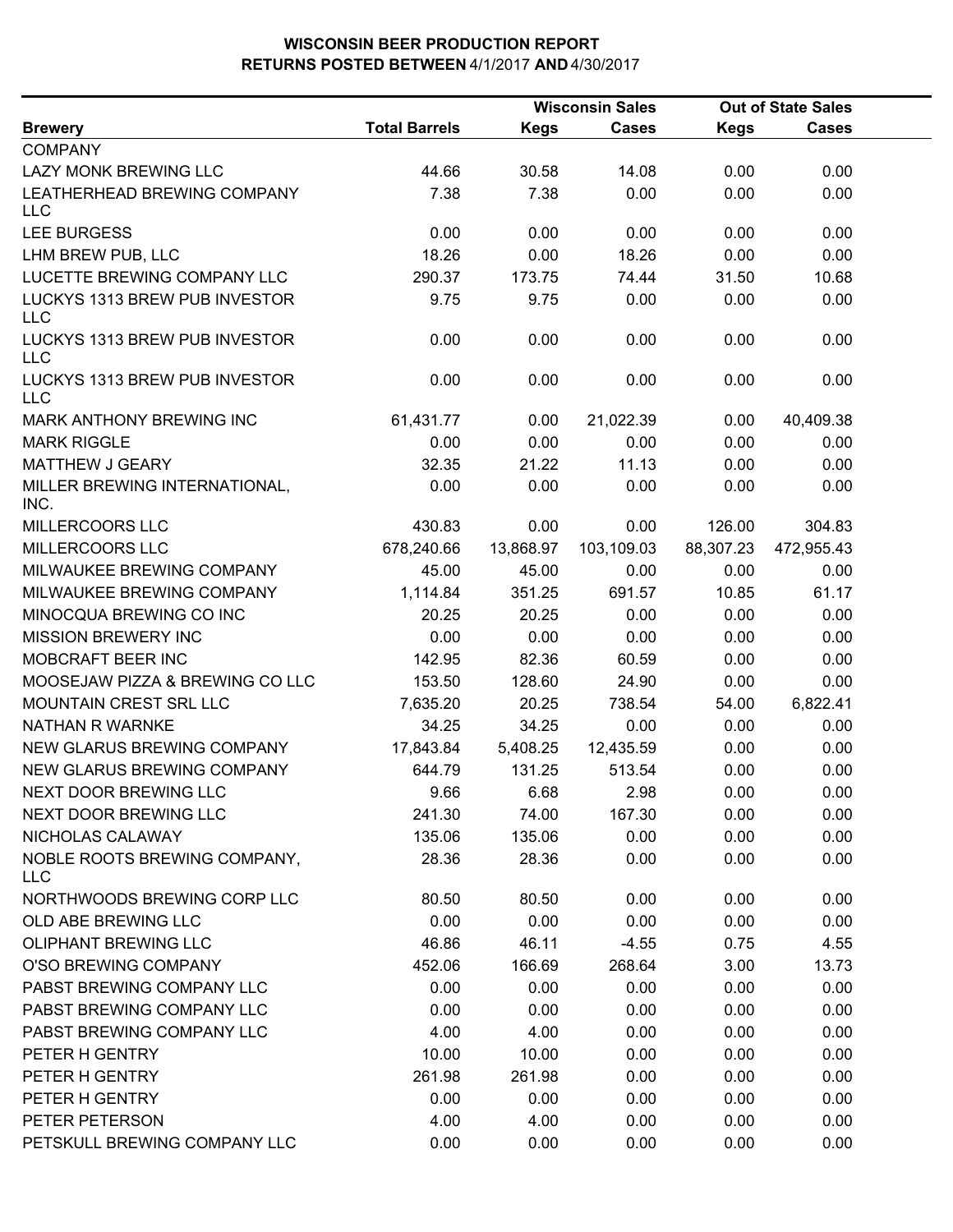|                                            |                      | <b>Wisconsin Sales</b> |              | <b>Out of State Sales</b> |              |  |
|--------------------------------------------|----------------------|------------------------|--------------|---------------------------|--------------|--|
| <b>Brewery</b>                             | <b>Total Barrels</b> | <b>Kegs</b>            | <b>Cases</b> | Kegs                      | <b>Cases</b> |  |
| PHUSION PROJECTS LLC                       | 42,842.33            | 0.00                   | 752.51       | 0.00                      | 42,089.82    |  |
| PITCHFORK BREWING LLC                      | 20.14                | 20.14                  | 0.00         | 0.00                      | 0.00         |  |
| PLYMOUTH BREWING COMPANY LLC               | 29.14                | 29.14                  | 0.00         | 0.00                      | 0.00         |  |
| PORT HURON BREWING COMPANY,<br>LLC         | 35.91                | 30.83                  | 5.08         | 0.00                      | 0.00         |  |
| POTOSI BREWING COMPANY                     | 0.00                 | 0.00                   | 0.00         | 0.00                      | 0.00         |  |
| POTOSI BREWING COMPANY                     | 0.00                 | 0.00                   | 0.00         | 0.00                      | 0.00         |  |
| R' NOGGIN BREWING LLC                      | 10.50                | 10.50                  | 0.00         | 0.00                      | 0.00         |  |
| RAIL HOUSE PROPERTIES LLC                  | 22.00                | 22.00                  | 0.00         | 0.00                      | 0.00         |  |
| RAISED GRAIN BREWING COMPANY<br><b>LLC</b> | 80.18                | 68.18                  | 12.00        | 0.00                      | 0.00         |  |
| <b>RANDOLPH OSKEY</b>                      | 14.10                | 14.10                  | 0.00         | 0.00                      | 0.00         |  |
| RANDYS FUN HUNTERS BREWERY INC             | 6.00                 | 6.00                   | 0.00         | 0.00                      | 0.00         |  |
| RED EYE BREWING COMPANY LLC                | 33.15                | 33.15                  | 0.00         | 0.00                      | 0.00         |  |
| REGAL BRAU BREWING COMPANY LLC             | 6,766.13             | 0.00                   | 171.89       | 0.00                      | 6,594.24     |  |
| RHINELANDER BREWING CO LLC                 | 4,788.45             | 7.75                   | 170.58       | 10.00                     | 4,600.12     |  |
| RICHARD JOSEPH                             | 0.00                 | 0.00                   | 0.00         | 0.00                      | 0.00         |  |
| ROBERT A LARSON                            | 275.15               | 105.84                 | 93.61        | 22.99                     | 52.71        |  |
| ROCK COUNTY BREWING COMPANY<br>LLC         | 9.84                 | 9.84                   | 0.00         | 0.00                      | 0.00         |  |
| ROCKY REEF BREWING COMPANY                 | 11.57                | 11.57                  | 0.00         | 0.00                      | 0.00         |  |
| <b>ROGER MILLER</b>                        | 6.77                 | 6.77                   | 0.00         | 0.00                      | 0.00         |  |
| <b>ROSS M NELSON</b>                       | 0.33                 | 0.33                   | 0.00         | 0.00                      | 0.00         |  |
| ROWLAND'S CALUMET BREWING CO.,<br>INC.     | 9.00                 | 9.00                   | 0.00         | 0.00                      | 0.00         |  |
| ROWLAND'S CALUMET BREWING CO.,<br>INC.     | 0.00                 | 0.00                   | 0.00         | 0.00                      | 0.00         |  |
| RUSH RIVER BREWING LLC                     | 288.93               | 80.83                  | 73.02        | 51.76                     | 83.32        |  |
| <b>RUSTIC VENTURES LLC</b>                 | 6.20                 | 6.20                   | 0.00         | 0.00                      | 0.00         |  |
| <b>RUSTIC VENTURES LLC</b>                 | 0.00                 | 0.00                   | 0.00         | 0.00                      | 0.00         |  |
| SAND CREEK BREWING CO LLC                  | 276.02               | 82.94                  | 112.28       | 50.16                     | 30.64        |  |
| SAWMILL BREWING CO INC                     | 24.00                | 24.00                  | 0.00         | 0.00                      | 0.00         |  |
| SAWMILL LOGGER ENTERPRISES LLC             | 0.00                 | 0.00                   | 0.00         | 0.00                      | 0.00         |  |
| SILVER CREEK BREWING COMPANY               | 8.50                 | 8.50                   | 0.00         | 0.00                      | 0.00         |  |
| SLEEMAN BREWING COMPANY USA<br><b>INC</b>  | 32,354.83            | 67.91                  | 5,254.16     | 6,621.53                  | 20,411.23    |  |
| <b>SLOCUM LLC</b>                          | 45.20                | 45.20                  | 0.00         | 0.00                      | 0.00         |  |
| SOUTH SHORE BREWERY, INC.                  | 37.61                | 37.61                  | 0.00         | 0.00                      | 0.00         |  |
| SOUTH SHORE BREWERY, INC.                  | 82.70                | 31.34                  | 47.63        | 3.00                      | 0.73         |  |
| <b>SPB LLC</b>                             | 3,642.27             | 641.75                 | 892.28       | 280.86                    | 1,827.38     |  |
| SPRECHER BREWING COMPANY, INC.             | 802.13               | 313.77                 | 428.61       | 29.63                     | 30.12        |  |
| STARBOARD BREWING COMPANY LLC              | 8.00                 | 8.00                   | 0.00         | 0.00                      | 0.00         |  |
| STEELHEAD ALEWORKS LLC                     | 10.00                | 10.00                  | 0.00         | 0.00                      | 0.00         |  |
| STILLMANK BREWING COMPANY                  | 105.98               | 51.01                  | 54.97        | 0.00                      | 0.00         |  |
| STONE CELLAR BREWPUB, INC.                 | 234.17               | 234.17                 | 0.00         | 0.00                      | 0.00         |  |
| SWINGING BRIDGE BREWING<br><b>COMPANY</b>  | 7.25                 | 7.25                   | 0.00         | 0.00                      | 0.00         |  |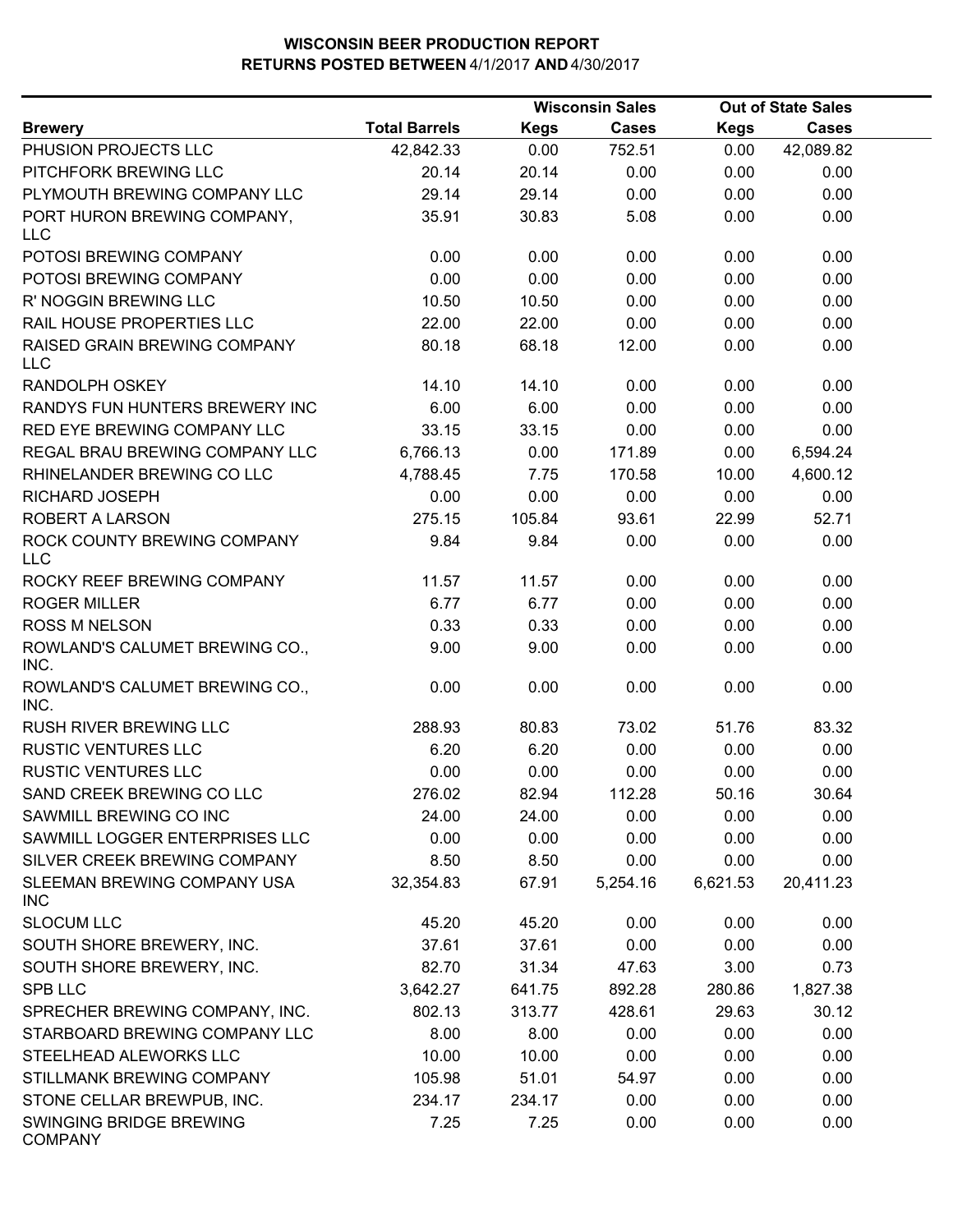|                      | <b>Wisconsin Sales</b> |              |             |              |                           |
|----------------------|------------------------|--------------|-------------|--------------|---------------------------|
| <b>Total Barrels</b> | <b>Kegs</b>            | <b>Cases</b> | <b>Kegs</b> | <b>Cases</b> |                           |
| 0.00                 | 0.00                   | 0.00         | 0.00        | 0.00         |                           |
| 12.00                | 12.00                  | 0.00         | 0.00        | 0.00         |                           |
| 0.00                 | 0.00                   | 0.00         | 0.00        | 0.00         |                           |
| 116.58               | 42.25                  | 74.33        | 0.00        | 0.00         |                           |
| 16.67                | 16.67                  | 0.00         | 0.00        | 0.00         |                           |
| 83.07                | 83.07                  | 0.00         | 0.00        | 0.00         |                           |
| 0.00                 | 0.00                   | 0.00         | 0.00        | 0.00         |                           |
| 70.58                | 70.58                  | 0.00         | 0.00        | 0.00         |                           |
| 118.55               | 118.55                 | 0.00         | 0.00        | 0.00         |                           |
| 0.00                 | 0.00                   | 0.00         | 0.00        | 0.00         |                           |
| 36.75                | 36.75                  | 0.00         | 0.00        | 0.00         |                           |
| 0.00                 | 0.00                   | 0.00         | 0.00        | 0.00         |                           |
| 0.00                 | 0.00                   | 0.00         | 0.00        | 0.00         |                           |
| 141.60               | 108.50                 | 33.10        | 0.00        | 0.00         |                           |
| 28.63                | 28.63                  | 0.00         | 0.00        | 0.00         |                           |
| 449.84               | 264.60                 | 185.24       | 0.00        | 0.00         |                           |
| 384.05               | 384.05                 | 0.00         | 0.00        | 0.00         |                           |
| 289.00               | 173.00                 | 0.00         | 116.00      | 0.00         |                           |
| 37.66                | 19.62                  | 18.04        | 0.00        | 0.00         |                           |
| 28.66                | 28.66                  | 0.00         | 0.00        | 0.00         |                           |
| 11.60                | 11.60                  | 0.00         | 0.00        | 0.00         |                           |
| 15.00                | 0.00                   | 15.00        | 0.00        | 0.00         |                           |
| 2,456.41             | 0.00                   | 56.78        | 0.00        | 2,399.63     |                           |
| 11.75                | 11.75                  | 0.00         | 0.00        | 0.00         |                           |
| 11.00                | 11.00                  | 0.00         | 0.00        | 0.00         |                           |
| 8.64                 | 6.77                   | 1.87         | 0.00        | 0.00         |                           |
| 170.70               | 170.70                 | 0.00         | 0.00        | 0.00         |                           |
| 0.00                 | 0.00                   | 0.00         | 0.00        | 0.00         |                           |
| 50.60                | 50.60                  | 0.00         | 0.00        | 0.00         |                           |
| 0.00                 | 0.00                   | 0.00         | 0.00        | 0.00         |                           |
| 6.40                 | 5.25                   | 1.15         | 0.00        | 0.00         |                           |
| 0.00                 | 0.00                   | 0.00         | 0.00        | 0.00         |                           |
| 1,002.29             | 0.01                   | 41.32        | 54.66       | 906.30       |                           |
| 10,129.96            | 0.00                   | 0.00         | 0.00        | 10,129.96    |                           |
| 683.70               | 304.00                 | 21.20        | 358.50      | 0.00         |                           |
| 586.60               | 0.00                   | 583.98       | 0.00        | 2.62         |                           |
| 50.00                | 50.00                  | 0.00         | 0.00        | 0.00         |                           |
| 22.00                | 22.00                  | 0.00         | 0.00        | 0.00         |                           |
| 13.00                | 13.00                  | 0.00         | 0.00        | 0.00         |                           |
| 8.00                 | 8.00                   | 0.00         | 0.00        | 0.00         |                           |
|                      |                        |              |             |              | <b>Out of State Sales</b> |